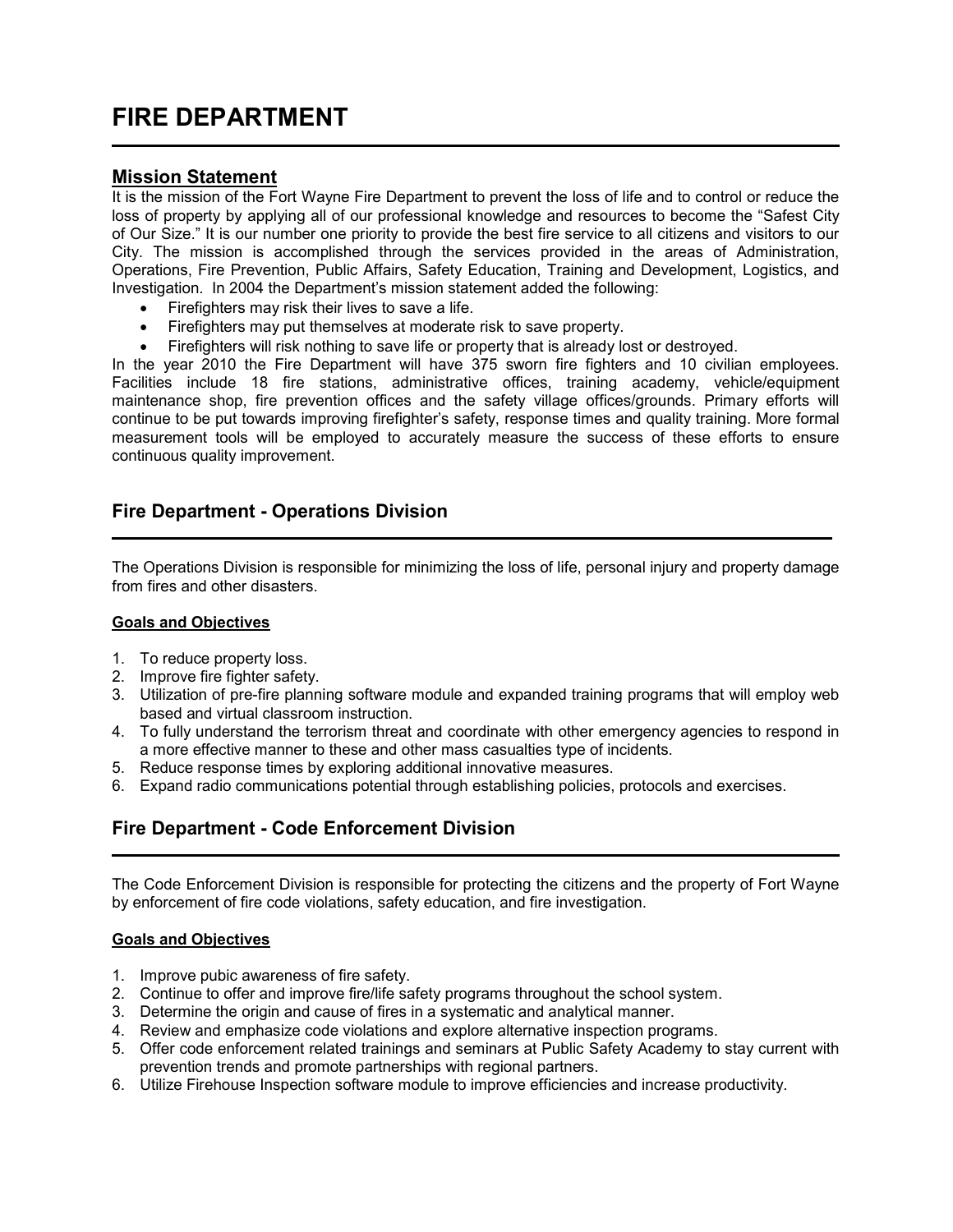## **Fire Department - Training Division**

The responsibility of the Training Division is to provide current information and training on technological advancements, hazards and new challenges facing the fire service, as well as teach the basic techniques of fire suppression.

### **Goals and Objectives**

L

L

- 1. To provide training in the areas of fire suppression, first responder medical training, hazardous material handling and basic rescue to recruits.
- 2. Continue to develop monthly lesson evolutions for Operations Division.
- 3. Establish and maintain promotional assessment centers for the ranks of Lieutenant, Captain and Battalion Chief.
- 4. Establish career paths and mentoring programs for officer positions.
- 5. To increase the amount and quality of supervisory training and development including the establishment of the Command Training Center.
- 6. Continue to refine and fully utilize the video/training equipment.
- 7. Maximize participation in the development of the new public safety academy and the District 3 Training Council.

## **Fire Department - Logistics Division**

The Maintenance Division plays a vital role in insuring the safety and dependability of equipment, buildings, and supplies within the Fire Department.

### **Goals and Objectives**

- 1. Provide top service and maintenance to all equipment and departmental buildings.
- 2. Provide an efficient system for the requesting and distribution of departmental supplies.
- 3. Provide preventative maintenance schedules to maximize life span of station equipment.
- 4. Implement tracking system for station repairs.
- 5. Major renovation of Fire Station #1.

### **Fire Statistics**

|                                            | 2001         | 2002         | 2003         | 2004         | 2005          | 2006          | 2007          | 2008          | 2009<br><b>Annualized</b> |
|--------------------------------------------|--------------|--------------|--------------|--------------|---------------|---------------|---------------|---------------|---------------------------|
| <b>EMS Runs</b><br><b>Fire Rescue Runs</b> | 6240<br>9124 | 7069<br>7379 | 7914<br>7528 | 7697<br>7800 | 6474<br>10157 | 6717<br>10269 | 6839<br>11371 | 7142<br>14127 | 6607<br>12610             |
| <b>Total</b>                               | 15364        | 14448        | 15442        | 15497        | 16631         | 16986         | 18210         | 21269         | 19217                     |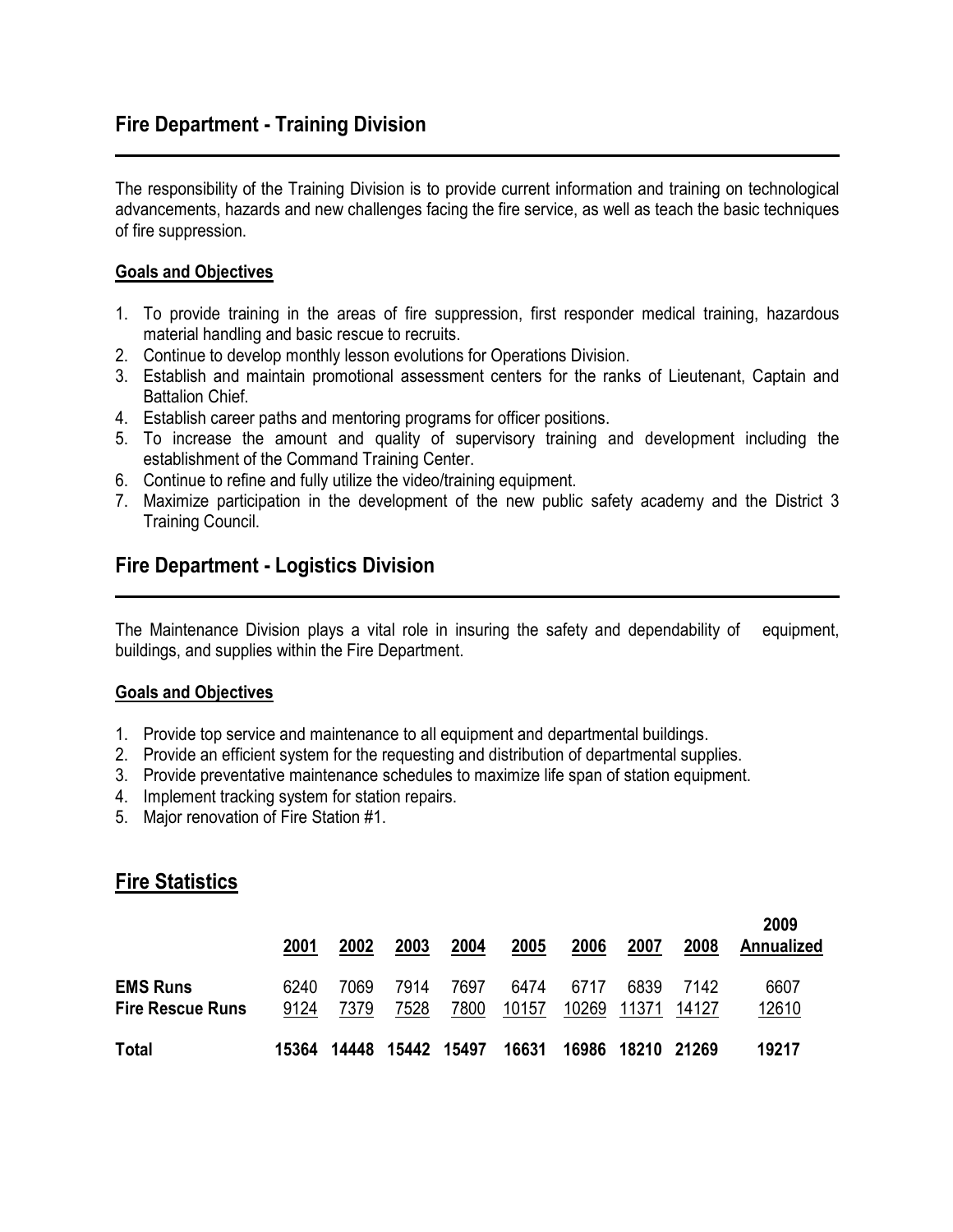|                                     | 2008<br><b>ACTUAL</b> | <b>2009 ACTUAL</b><br><b>THRU</b><br>30-Jun-2009 | 2009 REVISED<br><b>BUDGET</b> | 2010<br><b>SUBMITTED</b> | \$ INCREASE<br>(DECREASE)<br>FROM 2009 APPR | % CHANGE<br><b>FROM 2009</b><br><b>APPR</b><br>TO 2010 |
|-------------------------------------|-----------------------|--------------------------------------------------|-------------------------------|--------------------------|---------------------------------------------|--------------------------------------------------------|
| 5111 TOTAL WAGES                    | 21,298,498            |                                                  | 21,470,912                    | 21,004,576               | (466, 336)                                  | $-2.17%$                                               |
| 5131 PERF - EMPLOYERS SHARE         | 42,913                |                                                  | 38,282                        | 37,920                   | (362)                                       |                                                        |
| 5132 FICA                           | 316,925               |                                                  | 317,921                       | 308,592                  | (9,329)                                     |                                                        |
| 5133 SAFETY OFFICERS PENS-EMPLYR SH | 4,677,216             |                                                  | 4,674,501                     | 4,700,157                | 25,656                                      |                                                        |
| 5134 LIFE MEDICAL & HEALTH INSURAN  | 3,510,000             |                                                  | 3,474,000                     | 3,811,500                | 337,500                                     |                                                        |
| 5135 EMPLOYEE MEDICAL EXPENSES      | 207,433               |                                                  | 199,612                       | 179,346                  | (20, 266)                                   |                                                        |
| 5136 UNEMPLOYMENT COMPENSATION      | 21,044                |                                                  | 19,231                        | 19,170                   | (61)                                        |                                                        |
| 5137 WORKERS COMP INSURANCE         | 5,916                 |                                                  | 4,083                         | 3,568                    | (515)                                       |                                                        |
| 5138 CLOTHING ALLOWANCE             | 538,885               |                                                  | 562,500                       | 496,800                  | (65, 700)                                   |                                                        |
| 513A PERF - EMPLOYEES/PD BY CITY    | 18,391                |                                                  | 15,741                        | 14,679                   | (1,062)                                     |                                                        |
| 513H HURT ON DUTY                   | 274,432               |                                                  | 204,000                       | 336,000                  | 132,000                                     |                                                        |
| 513R RETIREES HEALTH INSURANCE      | 972,000               |                                                  | 927,000                       | 519,700                  | (407, 300)                                  |                                                        |
| 513T TRAINEE INSURANCE              | 130,500               |                                                  |                               |                          |                                             |                                                        |
| <b>Total 5100</b>                   | \$32,014,153          | \$15,979,223                                     | \$31,907,783                  | \$31,432,008             | (\$475,775)                                 | - 1.49%                                                |
| 5212 STATIONERY & PRINTED FORMS     | 2,921                 |                                                  | 2,566                         | 2,389                    | (177)                                       |                                                        |
| 5213 COMPUTER SUPPLIES              | 6,002                 |                                                  | 6,402                         | 13,002                   | 6,600                                       |                                                        |
| 5219 OTHER OFFICE SUPPLIES          | 9,986                 |                                                  | 11,158                        | 10,425                   | (733)                                       |                                                        |
| 5231 GASOLINE                       | 89,122                |                                                  | 108,001                       | 94,878                   | (13, 123)                                   |                                                        |
| 5232 DIESEL FUEL / FUEL OIL         | 185,431               |                                                  | 243,516                       | 156,059                  | (87, 457)                                   |                                                        |
| 5233 OIL                            | 332                   |                                                  | 900                           | 900                      |                                             |                                                        |
| 5239 OTHER GARAGE & MOTOR SUPPLIES  | 8,935                 |                                                  | 9,000                         | 9,000                    |                                             |                                                        |
| 5241 MEDICAL & SURGICAL SUPPLIES    | 9,808                 |                                                  | 9,954                         | 7,802                    | (2, 152)                                    |                                                        |
| 5245 LANDSCAPE & GRNHOUSE SUPPLIES  | 178                   |                                                  | 5,250                         | 2,000                    | (3,250)                                     |                                                        |
| 5246 HOUSEHOLD & CLEANING SUPPLIES  | 36,871                |                                                  | 40,020                        | 27,420                   | (12,600)                                    |                                                        |
| 5247 INSTRUCTIONAL SUPPLIES         | 5,687                 |                                                  | 8,598                         | 11,915                   | 3,317                                       |                                                        |
| 5261 BLDG REPAIR & MAINT MATERIALS  | 54,527                |                                                  | 45,696                        | 45,696                   |                                             |                                                        |
| 5262 VEHICLE REPAIR PARTS           | 7,620                 |                                                  | 8,708                         | 3,325                    | (5,383)                                     |                                                        |
| 5263 OTHER EQUIPMENT REPAIR PARTS   | 27,041                |                                                  | 46,236                        | 33,525                   | (12, 711)                                   |                                                        |
| 5299 OTHER MATERIALS & SUPPLIES     | 12,323                |                                                  | 22,850                        | 16,013                   | (6, 837)                                    |                                                        |
| 529C BUNKER GEAR/UNIFORMS           | 254,800               |                                                  | 171,452                       | 115,472                  | (55,980)                                    |                                                        |
| 52MB SUPPLIES/MERIT BOARD           |                       |                                                  |                               | 6,500                    | 6,500                                       |                                                        |
| Total 5200                          | \$711,586             | \$164,896                                        | \$740,307                     | \$556,321                | (\$183,986)                                 | $-24.85%$                                              |
| 5315 APPRAISALS & INSPECTIONS       | 10,193                |                                                  | 12,726                        | 19,466                   | 6,740                                       |                                                        |
| 5317 INSTRUCTIONAL SERVICES         | 4,500                 |                                                  | 26,900                        | 30,500                   | 3,600                                       |                                                        |
| 531K SEMINAR FEES                   | 17,091                |                                                  | 19,500                        | 19,300                   | (200)                                       |                                                        |
| 5322 POSTAGE                        | 1,717                 |                                                  | 1,491                         | 1,900                    | 409                                         |                                                        |
| 5323 TELEPHONE & TELEGRAPH          | 107,100               |                                                  | 106,800                       | 106,800                  |                                             |                                                        |
| 5324 TRAVEL EXPENSES                | 11,303                |                                                  | 10,000                        | 15,189                   | 5,189                                       |                                                        |
| 5326 MILEAGE                        | 1,044                 |                                                  |                               |                          |                                             |                                                        |
| 532C CELL PHONE                     | 15,114                |                                                  | 12,408                        | 10,800                   | (1,608)                                     |                                                        |
| 532L LONG DISTANCE CHARGES          | 388                   |                                                  | 480                           | 660                      | 180                                         |                                                        |
| 532V VERIZON AIR CARDS              | 19,308                |                                                  | 23,184                        | 22,800                   | (384)                                       |                                                        |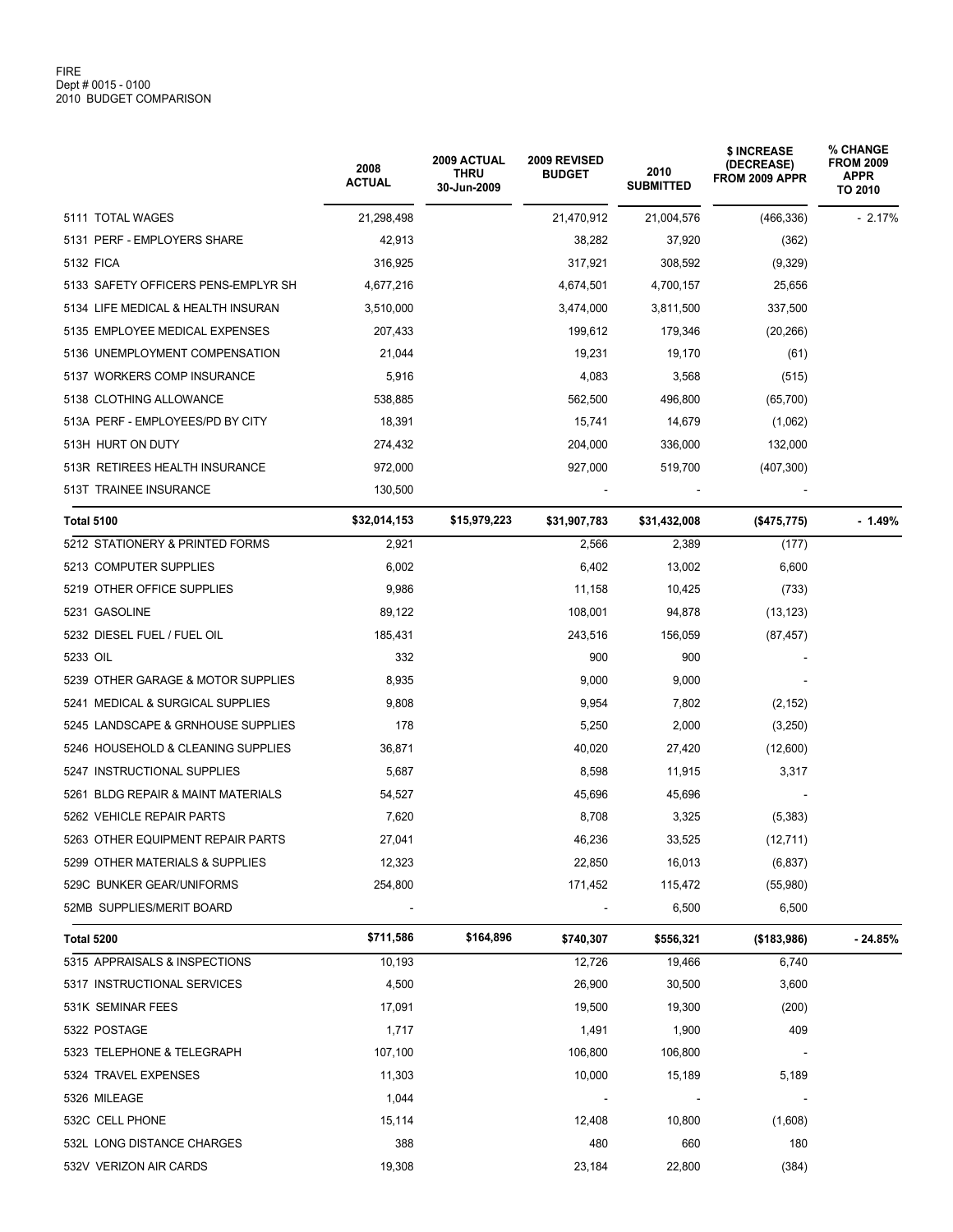#### FIRE Dept # 0015 - 0100 2010 BUDGET COMPARISON

|                                     | 2008<br><b>ACTUAL</b> | <b>2009 ACTUAL</b><br><b>THRU</b><br>30-Jun-2009 | 2009 REVISED<br><b>BUDGET</b> | 2010<br><b>SUBMITTED</b> | <b>\$ INCREASE</b><br>(DECREASE)<br><b>FROM 2009 APPR</b> | % CHANGE<br><b>FROM 2009</b><br>APPR<br>TO 2010 |
|-------------------------------------|-----------------------|--------------------------------------------------|-------------------------------|--------------------------|-----------------------------------------------------------|-------------------------------------------------|
| 5331 PRINTING OTHER THAN OFFC SUPPL | 2.160                 |                                                  | 16,920                        | 19,420                   | 2,500                                                     |                                                 |
| 5333 PHOTOGRAPHY & BLUEPRINTING     | 426                   |                                                  | 1,320                         | 720                      | (600)                                                     |                                                 |
| 5342 LIABILITY INSURANCE            | 89,975                |                                                  | 51,563                        | 141,721                  | 90,158                                                    |                                                 |
| 5351 ELECTRICITY                    | 151,773               |                                                  | 189,500                       | 166,000                  | (23,500)                                                  |                                                 |
| 5352 NATURAL GAS                    | 170,672               |                                                  | 410,800                       | 271,000                  | (139, 800)                                                |                                                 |
| 5353 WATER                          | 50,069                |                                                  | 55,276                        | 55,276                   |                                                           |                                                 |
| 5361 CONTRACTED BLDG & STRUCT REPAI | 36,911                |                                                  | 18,624                        | 27,400                   | 8,776                                                     |                                                 |
| 5362 CONTRACTED VEHICLE REPAIR      | 2,058                 |                                                  |                               | 800                      | 800                                                       |                                                 |
| 5363 CONTRACTED OTHER EQUIPMT REPAI | 39,071                |                                                  | 46,995                        | 20,025                   | (26, 970)                                                 |                                                 |
| 5365 JANITORIAL & LAUNDRY SERVICE   | 38,644                |                                                  | 37,800                        | 37,800                   |                                                           |                                                 |
| 5367 MAINT. AGREEMENT - SOFTWARE    | 13,878                |                                                  |                               | 49,750                   | 49,750                                                    |                                                 |
| 536N GARAGE CONTRACT - NONTARGET    | 74,209                |                                                  | 39,000                        | 32,486                   | (6, 514)                                                  |                                                 |
| 536T GARAGE CONTRACT - TARGET       | 387,780               |                                                  | 399,413                       | 420,286                  | 20,873                                                    |                                                 |
| 5375 OTHER RENT                     | 5,339                 |                                                  | 6,562                         | 5,556                    | (1,006)                                                   |                                                 |
| 5377 CC BUILDING PARKING            | 175                   |                                                  | 525                           | 300                      | (225)                                                     |                                                 |
| 5391 SUBSCRIPTIONS AND DUES         | 3,311                 |                                                  | 3,125                         | 3,125                    |                                                           |                                                 |
| 5399 OTHER SERVICES AND CHARGES     | 8,193                 |                                                  | 6,786                         | 7,242                    | 456                                                       |                                                 |
| 539A OPERATING TRANSFER OUT         | 48,664                |                                                  | 50,000                        | 125,000                  | 75,000                                                    |                                                 |
| 539B MASTER LEASE                   | 158,193               |                                                  | 161,250                       | 176,536                  | 15,286                                                    |                                                 |
| 53MB SERVICES/MERIT BOARD           |                       |                                                  |                               | 12,950                   | 12,950                                                    |                                                 |
| <b>Total 5300</b>                   | \$1,469,256           | \$784,531                                        | \$1,708,948                   | \$1,800,808              | \$91,860                                                  | 5.38%                                           |
| 5442 PURCHASE OF HEAVY EQUIPMENT    | 46,897                |                                                  | 22,010                        | 70,000                   | 47,990                                                    |                                                 |
| 5444 PURCHASE OF OTHER EQUIPMENT    | 183,886               |                                                  | 204,123                       | 130,000                  | (74, 123)                                                 |                                                 |
| 5445 PURCHASE OF COMPUTER EQUIP     | 80,055                |                                                  | 10,782                        |                          | (10, 782)                                                 |                                                 |
| 5451 PURCHASE OF FURNITURE          | 16,373                |                                                  | 17,880                        | 12,000                   | (5,880)                                                   |                                                 |
| 5454 BETTERMENTS & ADDITIONS        | 106,290               |                                                  | 80,000                        | 185,000                  | 105,000                                                   |                                                 |
| Total 5400                          | \$433,501             | \$111,953                                        | \$334,795                     | \$397,000                | \$62,205                                                  | 18.58%                                          |
| <b>Total</b>                        | \$34,628,495          | \$17,040,603                                     | \$34,691,833                  | \$34,186,137             | ( \$505, 696)                                             | $-1.46%$                                        |